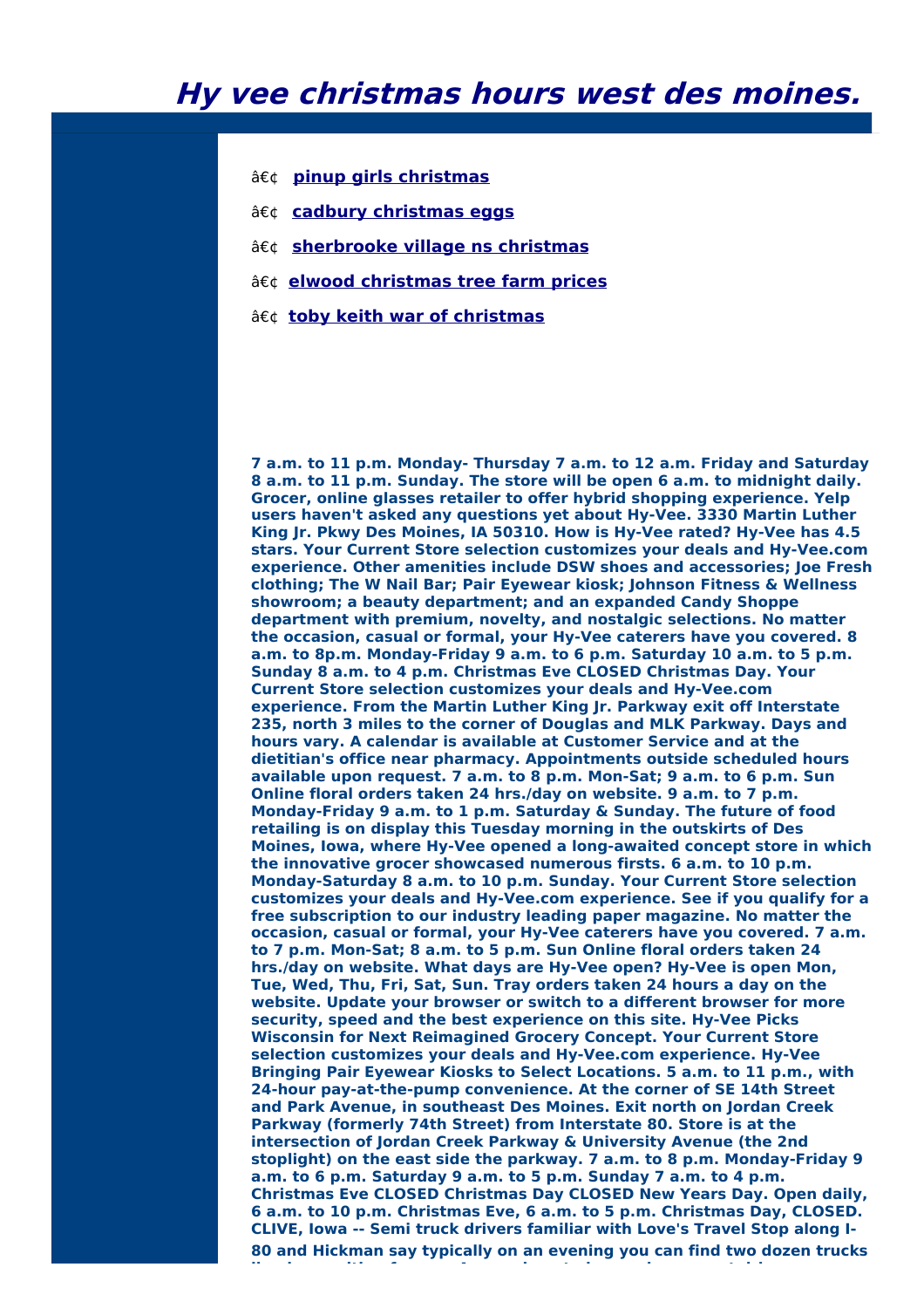**lined up waiting for gas. A near deserted area shows most drivers are paying heed to the caution of recommendations against driving in these high winds and staying the night parked in the lot."I'm like real nervous because I have to go to South Dakota to put it back in the shop but I will not chance it at all. Better safe than sorry. I wanna see my family," said DJ who is a truck driver from Las Vegas, Nevada. Johnston adds state's all time leading scorer as a coach. New state senator elected to represent Iowa Senate District 1. JOHNSTON, Iowa -- A recently celebrated outdoor learning environment was no match for mother nature. High winds reaching well over sixty miles per hour crushed the Johnston Outdoor Learning Environment shelther roof. enforces the General Data Protection Regulation (GDPR) and therefore access cannot be granted at this time. Early damage reports coming in from Wednesday's severe storms. Severe storms are passed, now damage assessments begin. Journey to the Light display canceled due to wind warning. Johnston open air classroom shelter destroyed by high winds. High winds, dust storm create chaos in the Plains. Most truck drivers heed advice to stay off roads during high winds. COVID-19 hospitalizations reach new 2021 high in Iowa, 130 more deaths reported. In October the Johnston Community School District built an open air shelter near a pond to enhance hands on learning with water quality and freshwater biology. The 20 foot by 30 foot shelter had its roof thrown across the street along NW 106th and Catalina Drive and into a light post. Public works crews were able to move the structure out of the roadway and off the sidewalk but the newly built shelter was destroyed. CLIVE, Iowa -- Semi truck drivers familiar with Love's Travel Stop along I-80 and Hickman say typically on an evening you can find two dozen trucks lined up waiting for gas. A near deserted area shows most drivers are paying heed to the caution of recommendations against driving in these high winds and staying the night parked in the lot."I'm like real nervous because I have to go to South Dakota to put it back in the shop but I will not chance it at all. Better safe than sorry. I wanna see my family," said DJ who is a truck driver from Las Vegas, Nevada. If you are on a personal connection, like at home, you can run an anti-virus scan on your device to make sure it is not infected with malware. You have been added to Morning News Newsletter. UPDATE: 11-year-old Des Moines boy reported missing is back with family. Extreme Wind Wednesday: How to prepare before 60-70 mph wind gusts hit. Des Moines Public Works prepares for tree damage from high winds. If you are at an office or shared network, you can ask the network administrator to run a scan across the network looking for misconfigured or infected devices. Please turn JavaScript on and reload the page. Early damage reports coming in from Wednesday's severe storms. Near Springfield, Missouri, troopers said the driver of a tractor-trailer lost control because of the wind Wednesday morning. Troopers said the driver wasn't wearing his seatbelt at the time of the crash and was ejected from the semi. Brian Clevenger is a truck driver from Lubbock, Texas and chose to stay off the roads. He said, "You get 30- 40 mph winds and I've had trailers come up off the ground going around a curve just rolling up the wheels.". Fray Sanchez voluntarily left the 5800 block of SW 2nd Street Sunday morning and has not returned as expected, according to police. Please complete the security check to access www.desmoinesgasprices.com. KANSAS CITY, Mo. (WDAF)– Strong winds and gusts nearing 90 mph wreaked havoc and created dangerous conditions on the roads in Missouri and Kansas. In October the Johnston Community School District built an open air shelter near a pond to enhance hands on learning with water quality and freshwater biology. The 20 foot by 30 foot shelter had its roof thrown across the street along NW 106th and Catalina Drive and into a light post. Public works crews were able to move the structure out of the roadway and off the sidewalk but the newly built shelter was destroyed. Most truck drivers heed advice to stay off roads during high winds. Severe storms are passed, now damage assessments begin. "It was kind of surprising. We are hoping that like all data sets that is could just be an anomaly," said Larry Hare, the WRF Treatment Manager at the Des Moines Metro Wastewater Reclamation Authority. "We will find out in the next week to come. We will have more data to tie with it and see if it is trending up as sharply.". Des Moines Public Works prepares for tree damage from high winds. Drake Relays to return to traditional format in 2022..**